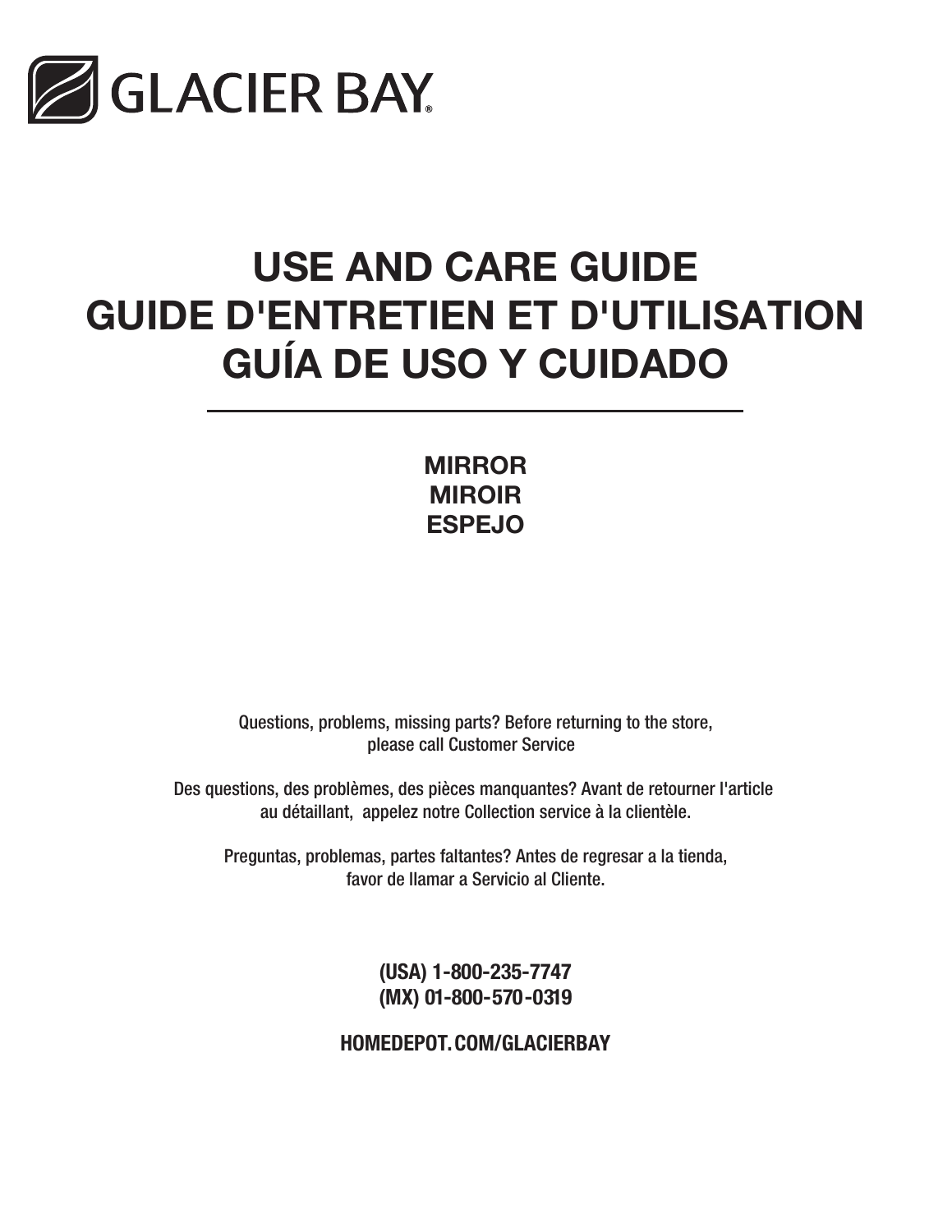### Safety Information - Renseignements de sécurité - Información de seguridad

To ensure that your installation goes smoothly, please read these instructions thoroughly prior to starting.

Afin de vous assurer que l´installation se déroule sans encombre, veuillez lire attentivement ces instructions avant de commencer.

Para asegurar que la instalación de sus gabinetes se lleve a cabo correctamente, por favor lea estas instrucciones minuciosamente antes de comenzar.

DANGER: Failure to follow warnings and cautions could result in serious injury.

DANGER: Le non-respect des avertissements et des mises en garde pourrait entraîner des blessures graves.

PELIGRO: No seguir las advertencias puede causar lesiones graves.

WARNING: The mirror weight is approximately 20 lbs. Exceeding maximum weight limit will compromise the integrity of the mirror structure.



ADVERTENCIA: El peso del espejo es de aproximadamente 9 kg, exceder este peso comprometerá la integridad de la estructura del espejo.



CAUTION: Do not hang from the mirror.

ATTENTION: Ne vous accrochez dès l'miroir.

PRECAUCIÓN: No se cuelgue del espejo.

## Warranty - Garantie - Garantía

#### LIMITED LIFETIME WARRANTY APPLICABLE TO USA

The product has been manufactured by WoodCrafters Home Products, LLC and is warranted under normal use and service, to be free from defects in material and workmanship for the life of the product from the date purchased. During this warranty period, WoodCrafters Home Products, LLC will repair or replace at WoodCrafters Home Products, LLC sole option, free of charge. Proof of purchase, photo and the nature of the problem is required. Our warranty does not cover damage or failure caused by abuse, misuse, abnormal usage, faulty installation, improper maintenance or any repair other than those by WoodCrafters Home Products, LLC. There are no obligations or liabilities on the part of WoodCrafters Home Products, LLC for consequential damage arising out of or in connection with the use or performance of the product or any indirect damages included, but not limited to labor charges for installation or removal. This warranty gives you specific legal rights, and you may also have other rights that may vary from state to state. Further information regarding this warranty may be obtained without charge by contacting Customer Service. If any parts are missing or damaged, please call Customer Service at 1-800-235-7747.

#### GARANTÍA LIMITADA APLICABLE A E.U.A.

El producto ha sido fabricado por WoodCrafters Home Products, LLC y tiene garantía, bajo uso y servicio normales, lo que garantiza al producto por defectos de materiales y fabricación. Durante este periodo, WoodCrafters Home Products, LLC reparará o reemplazará, bajo su propio costo. Favor de incluir el recibo original de compra, que indique la fecha de compra y la causa del problema. Nuestra garantía no cubre daños por el uso inapropiado o abuso que se le dé al producto, así como ningún cargo de instalación. Esta garantía tiene específicos derechos legales, así como los derechos que lleguen a cambiar de estado a estado. Si faltara alguna parte o estuviera dañada, favor de llamar al Centro de Atención al Cliente, al número de teléfono sin costo, dentro de los Estado Unidos de América, 1-800-235-7747. Para mayor información relacionada a esta garantía, favor de comunicarse al Centro de Atención al Cliente.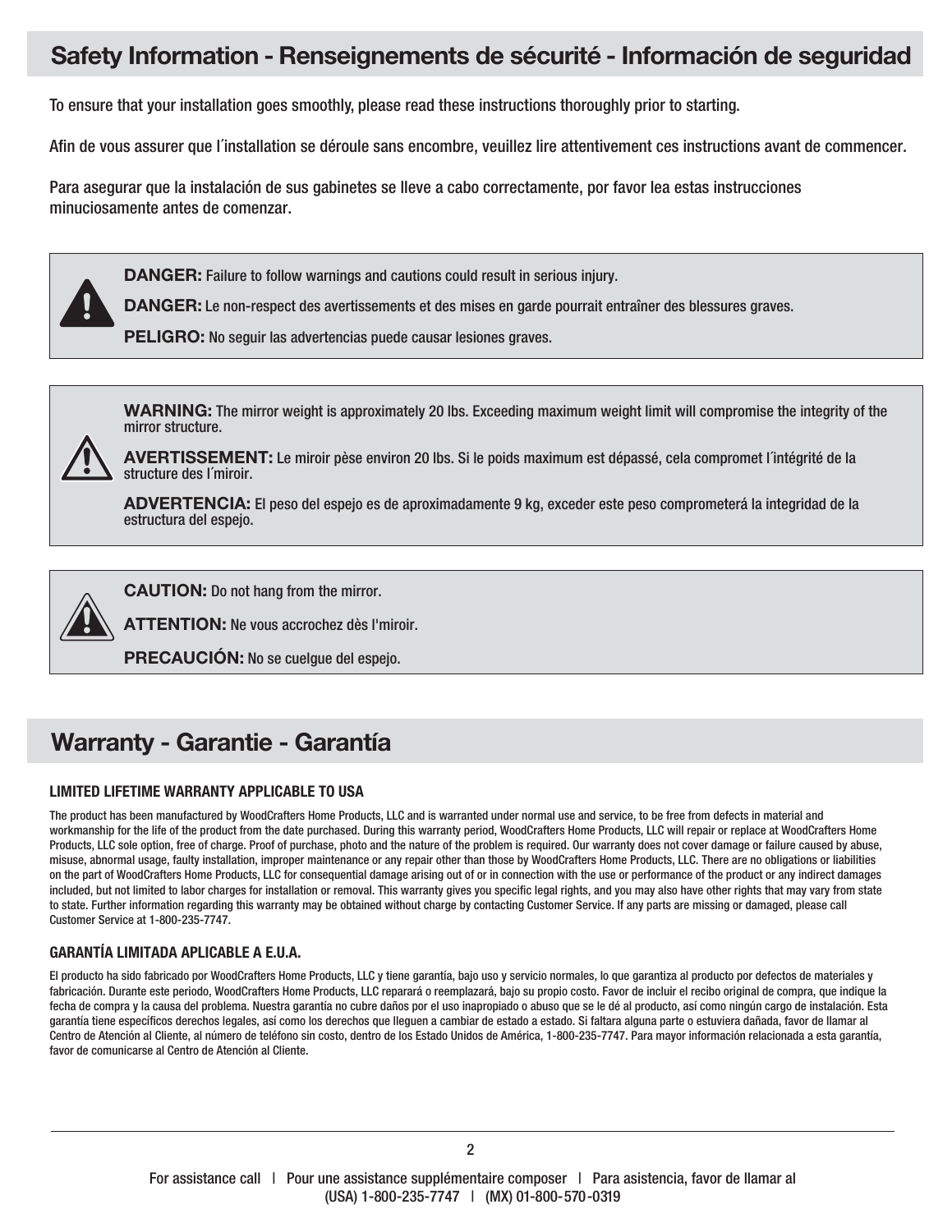#### LIMITED LIFETIME WARRANTY APPLICABLE TO CANADA

The product has been manufactured by WoodCrafters Home Products, LLC 3700 Camino de Verdad, Weslaco, TX 78596 and is warranted under normal use and service, to be free from defects in material and workmanship for as long as the original purchaser remains the owner. During this warranty period, WoodCrafters Home Products, LLC will repair or replace at WoodCrafters Home Products, LLC sole option, free of charge. Proof of purchase, photo and the nature of the problem is required. Our warranty does not cover damage or failure caused by abuse, misuse, abnormal usage, faulty installation, improper maintenance or any repair other than those by WoodCrafters Home Products, LLC. There are no obligations or liabilities on the part of WoodCrafters Home Products, LLC for consequential damage or lost profits arising out of or in connection with the use or performance of the product or any indirect damages included, but not limited to labor charges for installation or removal. This warranty gives you specific legal rights, and you may also have other rights that may vary from jurisdiction to jurisdiction. Further information regarding this warranty may be obtained without charge by contacting Customer Service. If any parts are missing or damaged, please call Customer Service at 1-800-235-7747.

#### GARANTIE À VIE LIMITÉE APPLICABLE AU CANADA

Le produit a été fabriqué par WoodCrafters Home Products, LLC 3700 Camino de Verdad, Weslaco, TX 78596 et est garanti pour un usage et un service normal, et contre tout défaut de matériaux et de fabrication, durant toute la durée de vie du produit à partir de la date d'achat. Durant cette période de garantie, WoodCrafters Home Products, LLC réparera ou remplacera, à la seule discrétion de WoodCrafters Home Products, LLC, sans frais. Une preuve d'achat, une photo et la nature du problème sont requises. Notre garantie ne couvre pas les dommages ou les bris causés par un usage abusif ou anormal, une mauvaise installation, un entretient inadéquat ou toute répararation effectuée par un tiers autre que WoodCrafters Home Products, LLC. Wood Crafters Home Products, LLC n'assume aucune obligation ni aucune responsabilité quant aux dommages consécutifs ou liés à l'utilisation ou au rendement du produit, ou à tout dommage indirect, incluant, sans s' y limiter, les frais de main-d'oeuvre pour l'installation ou la dèsinstallation. Cette garantie vous donne des droits légaux précis, et vous pouvez avoir d'autres droits qui varient d'un État à l'autre. Vous pouvez obtenir sans frais des renseignements supplémentaires concernant cette garantie en communiquant avec le service à la clientèle. Si des pièces sont manquantes ou endommagées, veuillez communiquer avec le service à la clientèle au 1-800-235-7747.

#### GARANTÍA LIMITADA APLICABLE A MÉXICO

Wood Crafters México Holding, S. de R.L. de C.V. garantiza este producto a partir de la fecha de compra y durante el tiempo que el comprador original lo posea. Esta garantía cubre al producto exclusivamente por defectos en los materiales o en su fabricación. Wood Crafters México Holding, S. de R.L. de C.V. reemplazará bajo su propio costo, el Gabinete Completo. En los casos que el modelo esté descontinuado, se ofrecerá reemplazar el producto por uno de características similares, que se encuentre disponible en el mercado. Para hacer válida la garantía, deberá acudir a la tienda de Home Depot donde realizó su compra incluyendo el artículo a reemplazar, recibo original o factura de compra que indique la fecha para su reemplazo. Nuestra garantía no cubre daños por el uso inapropiado o abuso que se le dé al producto, ni por daños realizados durante la instalación, así mismo, excluye los daños causados por condiciones del ambiente, humedad, limpiadores o substancias abrasivas. Esta garantía no podrá transferirse. Esta garantía es aplicable sólo a los productos fabricados después del 1 de Diciembre del 2010. Para mayor información, favor de comunicarse al número gratuito 01-800-570 -0319 desde el interior de la República Mexicana derechos que lleguen a cambiar de estado a estado. Si faltara alguna parte o estuviera dañada, favor de llamar al Centro de Atención al Cliente, al número de teléfono sin costo, desde el interior de la República Mexicana, 01-800-570 -0319. Para mayor información relacionada a esta garantía, favor de comunicarse al Centro de Atención al Cliente.

## For California Customers Only - Pour les clients en Californie uniquement - Sólo para clientes de California

WARNING: MATERIALS IN THIS PRODUCT CONTAIN CHEMICALS KNOWN TO THE STATE OF CALIFORNIA TO CAUSE CANCER. SEE HTTP://WWW.MASTERBRAND.COM/REGULATORY FOR MORE INFORMATION. AVERTISSEMENT: LES MATÉRIAUX COMPRIS DANS CE PRODUIT CONTIENNENT DES PRODUITS CHIMIQUES RECONNUS PAR L'ÉTAT DE LA CALIFORNIE COMME POUVANT CAUSER LE CANCER. VEUILLEZ VISITER LE SITE HTTP://WWW.MASTERBRAND.COM/REGULATORY POUR OBTENIR DES RENSEIGNEMENTS SUPPLÉMENTAIRES.

ADVERTENCIA: MATERIALES EN ESTE PRODUCTO CONTIENEN QUÍMICOS RECONOCIDOS POR EL ESTADO DE CALIFORNIA COMO CAUSA DE CÁNCER. VEA HTTP://WWW.MASTERBRAND.COM/REGULATORY PARA MÁS INFORMACIÓN.

#### Wood Dust Caution! - Attention à la poussière de bois! - ¡Precaución sobre el aserrín!

SAWING, SANDING OR MACHINING WOOD PRODUCTS CAN PRODUCE WOOD DUST WHICH CAN CAUSE A FLAMMABLE OR EXPLOSIVE HAZARD. SCIER, PONCER OU USINER LES PRODUITS DU BOIS PEUT GÉNÉRER DE LA POUSSIÈRE DE BOIS QUI PEUT POSER UN RISQUE D'INFLAMMABILITÉ OU D'EXPLOSION. SERRUCHAR, LIJAR O TRABAJAR PRODUCTOS DE MADERA, PUEDE PRODUCIR ASERRÍN, LO CUAL REPRESENTA UN RIESGO DE INCENDIO O EXPLOSIÓN.



WARNING: Modifications to this product can release wood dust, a substance known to the State of California to cause cancer. AVERTISSEMENT: Modifier ce produit peut dégager de la poussière de bois, une substance reconnue par l'État de Californie comme cause de cancer. ADVERTENCIA: Las modificaciones a este producto pueden producir aserrín, una sustancia que el estado de California reconoce como causante de cáncer.

WOOD DUST MAY CAUSE LUNG, UPPER RESPIRATORY TRACT, EYE AND SKIN IRRITATION. SOME WOOD SPECIES MAY CAUSE DERMATITIS AND/OR RESPIRATORY ALLERVIC EFFECTS. THE INTERNATIONAL AGENCY FOR RESEARCH ON CANCER (IARC) HAS CLASSIFIED WOOD DUST AS A NASAL CARCINOGEN IN HUMANS.

- Avoid dust contact with ignition source.
- Avoid prolonged or repeated breathing of wood dust in air.
- Avoid dust contact with eyes and skin.
- First Aid: If inhaled, remove to fresh air. In case of contact, flush eyes and skin with water. If irritation persists, call a physician.

LA POUSSIÈRE DE BOIS PEUT IRRITER LES POUMONS, LES VOIES RESPIRATOIRES SUPÉRIEURES, LES YEUX ET LA PEAU. CERTAINES ESSENCES DE BOIS PEUVENT CAUSER UNE DERMATITE ET/OU DES ALLERGIES RESPIRATOIRES. L'AGENCE INTERNATIONALE DE RECHERCHE SUR LE CANCER (AIRC) A CLASSIFIÉ LA POUSSIÈRE DE BOIS COMME UN CARCINOGÈNE NASAL CHEZ LES HUMAINS.

- Évitez tout contact de la poussière avec les sources d'inflammation.
- Évitez toute respiration prolongée ou répétée de la poussière de bois dans l'air.
- Évitez tout contact de la poussière de bois avec les yeux et la peau.
- Premiers soins : En cas d'inhalation, amenez à l'air frais. En cas de
- contact, rincez abondamment les yeux et la peau avec de l'eau. Si l'irritation persiste, consultez un médecin.

EL ASERRÍN EN EL AIRE PUEDE CAUSAR IRRITACIÓN EN LOS PULMONES, EL TRACTO RESPIRATORIO SUPERIOR, LOS OJOS Y LA PIEL. CIERTOS TIPOS DE MADERA PUEDEN CAUSAR DERMATITIS Y/O REACCIONES ALÉRGICAS QUE AFECTEN LA RESPIRACIÓN. LA AGENCIA INTERNACIONAL PARA LA INVESTIGACIÓN DEL CÁNCER (IARC, EN INGLÉS) HA CLASIFICADO EL ASERRÍN COMO UN CARCINÓGENO NASAL EN HUMANOS.

- Evita que el aserrín entre en contacto con materiales que puedan incendiarse.
- Evita la exposición prolongada o repetida a ambientes donde haya aserrín en el aire.
- Evita el contacto del aserrín con los ojos o la piel.
- Primeros auxilios: En caso de inhalación, busca un lugar con aire fresco. En caso de contacto con los ojos o la piel, enjuaga con agua. Si la irritación persiste, busca atención médica.